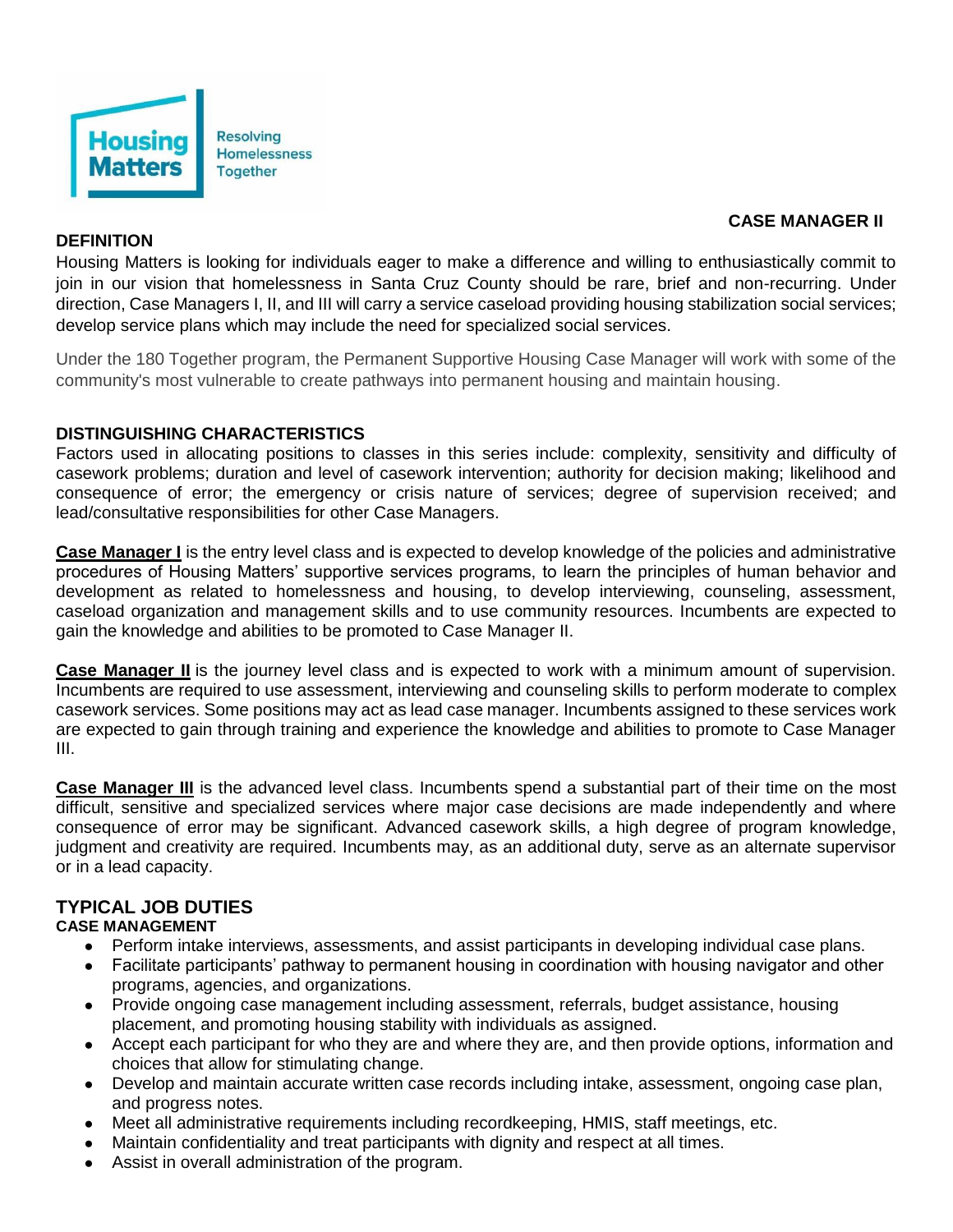• Perform other duties as assigned.

### **EMPLOYMENT STANDARDS**

### **Case Manager II**

Working knowledge of:

- social casework objectives, principles, methods, and caseload management and organization.
- social and economic factors which influence individuals and/or households experiencing homelessness.
- principles of human behavior and development and psychological defense mechanisms.
- reactions to stress.
- community health, welfare, social, and legal support systems, and other resources available to clients.
- interviewing and record keeping techniques, including the documentation of all actions and contacts in case files.

Some knowledge of:

- the specialized program area to which assigned.
- the policies, and administrative procedures of Housing Matters supportive services programs.

# **ABILITY TO**

# **Case Manager II**

- Communicate and relate effectively with clients, who may be emotionally or mentally disabled, medically disabled, elderly, substance abusers, victims of domestic violence or fiduciary abuse.
- Establish and maintain effective working relationships with others, including clients, family members and others who may be under distress or duress.
- Locate, develop, and use community and agency resources for the benefit of clients and advocate for services on behalf of clients.
- Facilitate maximum client participation in service plans.
- Manage assigned caseload and establish caseload priorities to meet client needs and agency expectations;
- Acting as a lead worker over a small group of case managers may be required for some positions.
- Prioritize and respond to demands of caseload in a prompt and efficient manner.
- Recognize and analyze problems, gather relevant information, establish facts, draw valid conclusions, respond to case details promptly, and communicate clearly and concisely both orally and in writing.
- Maintain current and accurate records.
- Learn complex regulations, policies and procedures and apply them appropriately in management of assigned caseload.
- Work effectively under pressure and deadlines.
- Deal with hostile, aggressive and abusive persons.

#### **TRAINING AND EXPERIENCE : Any combination of training and experience which would provide the required knowledge and abilities is qualifying. Typical ways to obtain these knowledge and abilities would be:**

Case Manager II: A minimum of one year of experience performing social service casework services comparable to a Case Manager I at Housing Matters in an exceptional manner exceeding all standards and abilities,

A Bachelor's Degree from an accredited college with a major in social work, social welfare, human services, or one of the social or behavioral sciences.

## **SPECIAL REQUIREMENTS**

● Possession of a valid California Class C Driver's License or must be able to provide suitable transportation which is approved by the organization may be required for certain positions.